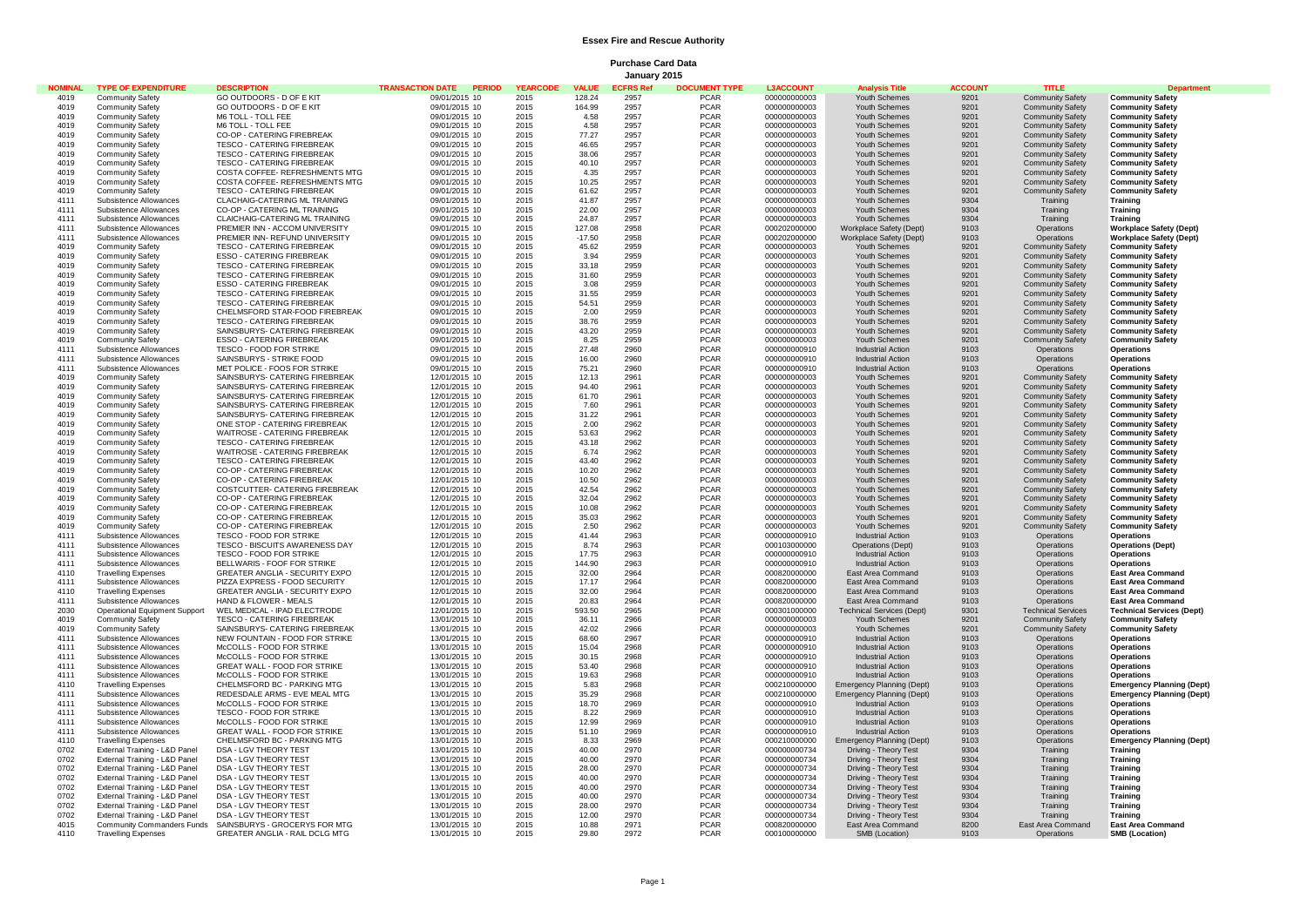## **Essex Fire and Rescue Authority**

**Purchase Card Data January 2015**

| <b>NOMINAL</b> | <b>TYPE OF EXPENDITURE</b>                               | <b>DESCRIPTION</b>                                              | <b>TRANSACTION DATE PERIOD</b> | <b>YEARCODE</b> | <b>VALUE</b>      | <b>ECFRS Ref</b> | <b>DOCUMENT TYPE</b>       | <b>L3ACCOUNT</b>             | <b>Analysis Title</b>                                | <b>ACCOUNT</b> | <b>TITLE</b>                              | <b>Department</b>                                    |
|----------------|----------------------------------------------------------|-----------------------------------------------------------------|--------------------------------|-----------------|-------------------|------------------|----------------------------|------------------------------|------------------------------------------------------|----------------|-------------------------------------------|------------------------------------------------------|
| 4110           | <b>Travelling Expenses</b>                               | <b>NCP - PARKING DCLG MTG</b>                                   | 13/01/2015 10                  | 2015            | 4.67              | 2972             | <b>PCAR</b>                | 000100000000                 | SMB (Location)                                       | 9103           | Operations                                | <b>SMB (Location)</b>                                |
| 4111           | Subsistence Allowances                                   | <b>KFC - FOOD FOR STRIKE</b>                                    | 13/01/2015 10                  | 2015            | 47.70             | 2972             | <b>PCAR</b>                | 000000000910                 | <b>Industrial Action</b>                             | 9103           | Operations                                | Operations                                           |
| 4111           | Subsistence Allowances                                   | TESCO - FOOD FOR STRIKE                                         | 13/01/2015 10                  | 2015            | 21.94             | 2972             | <b>PCAR</b>                | 000000000910                 | <b>Industrial Action</b>                             | 9103           | Operations                                | Operations                                           |
| 4111           | Subsistence Allowances                                   | McDONALDS - FOOD FOR STRIKE                                     | 13/01/2015 10                  | 2015            | 31.12             | 2972             | <b>PCAR</b>                | 000000000910                 | <b>Industrial Action</b>                             | 9103           | Operations                                | Operations                                           |
| 4111           | Subsistence Allowances                                   | PREMIER INN - ACCOM SEMINAR                                     | 13/01/2015 10                  | 2015            | 71.46             | 2973             | PCAR                       | 000103000000                 | Operations (Dept)                                    | 9103           | Operations                                | <b>Operations (Dept)</b>                             |
| 4111           | Subsistence Allowances                                   | PREMIER INN - ACCOM SEMINAR                                     | 13/01/2015 10                  | 2015            | 71.46             | 2973             | <b>PCAR</b>                | 000103000000                 | Operations (Dept)                                    | 9103           | Operations                                | <b>Operations (Dept)</b>                             |
| 4111<br>4111   | Subsistence Allowances                                   | PREMIER INN - ACCOM SEMINAR                                     | 13/01/2015 10                  | 2015            | 71.46             | 2973             | <b>PCAR</b>                | 000103000000                 | Operations (Dept)                                    | 9103           | Operations                                | <b>Operations (Dept)</b>                             |
| 4111           | Subsistence Allowances<br>Subsistence Allowances         | PREMIER INN - REFUND B/FASTS<br>SPICE ROOM - EVE MEALS MTG FSC  | 13/01/2015 10<br>13/01/2015 10 | 2015<br>2015    | $-64.68$<br>45.50 | 2973<br>2974     | <b>PCAR</b><br><b>PCAR</b> | 000103000000<br>000100000000 | Operations (Dept)<br>SMB (Location)                  | 9103<br>9103   | Operations<br>Operations                  | <b>Operations (Dept)</b><br><b>SMB (Location)</b>    |
| 4111           | Subsistence Allowances                                   | WHITE HART - ACCOM MTG FSC                                      | 13/01/2015 10                  | 2015            | 79.17             | 2974             | <b>PCAR</b>                | 000100000000                 | SMB (Location)                                       | 9103           | Operations                                | <b>SMB (Location)</b>                                |
| 4110           | <b>Travelling Expenses</b>                               | TRAINLINE - RAIL FRS COUNCIL                                    | 13/01/2015 10                  | 2015            | 51.51             | 2974             | <b>PCAR</b>                | 000100000000                 | SMB (Location)                                       | 9103           | Operations                                | <b>SMB (Location)</b>                                |
| 4112           | Conferences & Seminars                                   | UNION JACK CLUB- HIRE MTG ROOM                                  | 13/01/2015 10                  | 2015            | 553.40            | 2974             | <b>PCAR</b>                | 000100000000                 | SMB (Location)                                       | 9100           | Strategic Management Board SMB (Location) |                                                      |
| 4110           | <b>Travelling Expenses</b>                               | <b>GREATER ANGLIA - RAIL MEETING</b>                            | 13/01/2015 10                  | 2015            | 58.60             | 2974             | <b>PCAR</b>                | 000100000000                 | SMB (Location)                                       | 9103           | Operations                                | <b>SMB (Location)</b>                                |
| 4110           | <b>Travelling Expenses</b>                               | GREATER ANGLIA - RAIL MEETING                                   | 13/01/2015 10                  | 2015            | 58.60             | 2974             | <b>PCAR</b>                | 000100000000                 | SMB (Location)                                       | 9103           | Operations                                | <b>SMB</b> (Location)                                |
| 4005           | <b>IT Consumables</b>                                    | SMARTSHEET - PLANNING TOOL                                      | 13/01/2015 10                  | 2015            | 788.64            | 2974             | <b>PCAR</b>                | 000100000000                 | SMB (Location)                                       | 9505           | <b>ICT</b>                                | <b>SMB (Location)</b>                                |
| 6899           | Miscellaneous Expenses                                   | JOLLYES - DOG FOOD DARCY                                        | 13/01/2015 10                  | 2015            | 14.15             | 2975             | <b>PCAR</b>                | 000014000000                 | 014 USAR                                             | 9053           | Operations - USAR                         | 014 USAR                                             |
| 6899           | Miscellaneous Expenses                                   | <b>MASTA - VACINATION ISAR</b>                                  | 13/01/2015 10                  | 2015            | 65.00             | 2975             | <b>PCAR</b>                | 000014000000                 | 014 USAR                                             | 9053           | Operations - USAR                         | <b>014 USAR</b>                                      |
| 6899           | Miscellaneous Expenses                                   | TK MAXX -DOG WASTE BAGS                                         | 13/01/2015 10                  | 2015            | 8.33              | 2975             | <b>PCAR</b>                | 000014000000                 | 014 USAR                                             | 9053           | Operations - USAR                         | 014 USAR                                             |
| 4110           | <b>Travelling Expenses</b>                               | CHELMSFORD BC- PARKING MEETING                                  | 14/01/2015 10                  | 2015            | 1.83              | 2976             | <b>PCAR</b>                | 000505000000                 | IT (Dept)                                            | 9103           | Operations                                | IT (Dept)<br><b>ICT</b>                              |
| 4005<br>4019   | IT Consumables<br><b>Community Safety</b>                | DIGITALID - ID CARDS WITH PAC<br>MORRISONS - CATERING COURSES   | 14/01/2015 10<br>14/01/2015 10 | 2015<br>2015    | 35.95<br>19.86    | 2976<br>2977     | <b>PCAR</b><br><b>PCAR</b> | 000000000074<br>000000000003 | Consumables - Others<br>Youth Schemes                | 9505<br>9201   | <b>ICT</b><br><b>Community Safety</b>     | <b>Community Safety</b>                              |
| 4019           | <b>Community Safety</b>                                  | MORRISONS - CATERING COURSES                                    | 14/01/2015 10                  | 2015            | 8.08              | 2977             | <b>PCAR</b>                | 000000000003                 | Youth Schemes                                        | 9201           | <b>Community Safety</b>                   | <b>Community Safety</b>                              |
| 4019           | <b>Community Safety</b>                                  | MORRISONS - CATERING COURSES                                    | 14/01/2015 10                  | 2015            | 16.47             | 2977             | <b>PCAR</b>                | 000000000003                 | Youth Schemes                                        | 9201           | <b>Community Safety</b>                   | <b>Community Safety</b>                              |
| 4019           | <b>Community Safety</b>                                  | MORRISONS - CATERING COURSES                                    | 14/01/2015 10                  | 2015            | 2.69              | 2977             | <b>PCAR</b>                | 000000000003                 | Youth Schemes                                        | 9201           | <b>Community Safety</b>                   | <b>Community Safety</b>                              |
| 4019           | <b>Community Safety</b>                                  | TESCO - CATERING COURSES                                        | 14/01/2015 10                  | 2015            | 49.44             | 2977             | <b>PCAR</b>                | 000000000003                 | Youth Schemes                                        | 9201           | <b>Community Safety</b>                   | <b>Community Safety</b>                              |
| 4019           | <b>Community Safety</b>                                  | <b>TESCO - CATERING COURSES</b>                                 | 14/01/2015 10                  | 2015            | 52.42             | 2977             | <b>PCAR</b>                | 000000000003                 | Youth Schemes                                        | 9201           | <b>Community Safety</b>                   | <b>Community Safety</b>                              |
| 4019           | Community Safety                                         | <b>TESCO - CATERING COURSES</b>                                 | 14/01/2015 10                  | 2015            | 53.43             | 2977             | <b>PCAR</b>                | 000000000003                 | Youth Schemes                                        | 9201           | <b>Community Safety</b>                   | <b>Community Safety</b>                              |
| 4019           | <b>Community Safety</b>                                  | TESCO - CATERING COURSES                                        | 14/01/2015 10                  | 2015            | 48.52             | 2977             | <b>PCAR</b>                | 0000000000003                | Youth Schemes                                        | 9201           | <b>Community Safety</b>                   | <b>Community Safety</b>                              |
| 4019           | <b>Community Safety</b>                                  | TESCO - CATERING COURSES                                        | 14/01/2015 10                  | 2015            | 69.71             | 2977             | <b>PCAR</b>                | 000000000003                 | Youth Schemes                                        | 9201           | <b>Community Safety</b>                   | <b>Community Safety</b>                              |
| 4111           | Subsistence Allowances                                   | NANDOS - FOOD FOR STRIKE                                        | 14/01/2015 10                  | 2015            | 99.37             | 2978             | <b>PCAR</b>                | 000000000910                 | <b>Industrial Action</b>                             | 9103           | <b>Operations</b>                         | Operations                                           |
| 3201           | Petrol and Diesel                                        | BP BOREHAM - FUEL STRIKE                                        | 14/01/2015 10                  | 2015            | 91.42             | 2979             | <b>PCAR</b>                | 000000000910                 | <b>Industrial Action</b>                             | 9400           | Workshops Management                      | <b>Workshops Management</b>                          |
| 4111<br>4111   | Subsistence Allowances<br>Subsistence Allowances         | DOMINOS - FOOD FOR STRIKE<br>NANDOS - FOOD FOR STRIKE           | 14/01/2015 10<br>14/01/2015 10 | 2015<br>2015    | 100.34<br>86.27   | 2980<br>2980     | <b>PCAR</b><br><b>PCAR</b> | 000000000910<br>000000000910 | <b>Industrial Action</b><br><b>Industrial Action</b> | 9103<br>9103   | Operations<br>Operations                  | <b>Operations</b><br>Operations                      |
| 4019           | <b>Community Safety</b>                                  | <b>B&amp;Q - PAINT, CABLE REELS</b>                             | 14/01/2015 10                  | 2015            | 36.60             | 2981             | <b>PCAR</b>                | 000000000001                 | Museum                                               | 9201           | <b>Community Safety</b>                   | <b>Community Safety</b>                              |
| 4111           | Subsistence Allowances                                   | BP BOREHAM - FOOD FOR STRIKE                                    | 19/01/2015 10                  | 2015            | 34.49             | 2982             | <b>PCAR</b>                | 000000000910                 | <b>Industrial Action</b>                             | 9103           | Operations                                | Operations                                           |
| 4111           | Subsistence Allowances                                   | McDONALDS - FOOD FOR STRIKE                                     | 19/01/2015 10                  | 2015            | 29.58             | 2982             | <b>PCAR</b>                | 000000000910                 | <b>Industrial Action</b>                             | 9103           | <b>Operations</b>                         | <b>Operations</b>                                    |
| 4111           | Subsistence Allowances                                   | SAINSBURYS - FOOD FOR STRIKE                                    | 19/01/2015 10                  | 2015            | 12.50             | 2982             | <b>PCAR</b>                | 000000000910                 | <b>Industrial Action</b>                             | 9103           | Operations                                | <b>Operations</b>                                    |
| 4111           | Subsistence Allowances                                   | ASDA - FOOD FOR STRIKE                                          | 19/01/2015 10                  | 2015            | 40.93             | 2983             | <b>PCAR</b>                | 000000000910                 | <b>Industrial Action</b>                             | 9103           | Operations                                | <b>Operations</b>                                    |
| 4111           | Subsistence Allowances                                   | McDONALDS - FOOD FOR STRIKE                                     | 19/01/2015 10                  | 2015            | 37.36             | 2983             | <b>PCAR</b>                | 000000000910                 | <b>Industrial Action</b>                             | 9103           | Operations                                | Operations                                           |
| 4111           | Subsistence Allowances                                   | SAINSBURYS - FOOD FOR STRIKE                                    | 19/01/2015 10                  | 2015            | 61.21             | 2983             | <b>PCAR</b>                | 000000000910                 | <b>Industrial Action</b>                             | 9103           | Operations                                | Operations                                           |
| 4111           | Subsistence Allowances                                   | SAINSBURYS - FOOD FOR STRIKE                                    | 19/01/2015 10                  | 2015            | 4.06              | 2983             | PCAR                       | 000000000910                 | <b>Industrial Action</b>                             | 9103           | Operations                                | Operations                                           |
| 2017           | Canteen Equipment                                        | <b>TESCOS - REPLACEMENT KETTLE</b>                              | 19/01/2015 10                  | 2015            | 16.25             | 2984             | <b>PCAR</b>                | 000083000000                 | 083 Stansted                                         | 9401           | Catering                                  | 083 Stansted                                         |
| 2017           | Canteen Equipment                                        | SAINSBURYS- REPLACE PUMP FLASK                                  | 19/01/2015 10                  | 2015            | 16.67             | 2984             | <b>PCAR</b>                | 000304000000                 | Training (Dept)                                      | 9401           | Catering                                  | <b>Training (Dept)</b>                               |
| 2017<br>4130   | Canteen Equipment<br>Hospitality & Entertaining          | TESCO - REPLACE KITCHEN KNIVES<br>TESCO - MILK FOR HUTTON       | 19/01/2015 10<br>19/01/2015 10 | 2015<br>2015    | 47.50<br>3.00     | 2984<br>2984     | <b>PCAR</b><br><b>PCAR</b> | 000072000000<br>000000000162 | 072 Loughton<br><b>Hospitality Hutton (Catering)</b> | 9401<br>9401   | Catering<br>Catering                      | 072 Loughton<br>Catering                             |
| 2017           | Canteen Equipment                                        | ASDA - NEW PASTA BOWLS                                          | 19/01/2015 10                  | 2015            | 10.00             | 2984             | <b>PCAR</b>                | 000102000000                 | Control (Dept)                                       | 9401           | Catering                                  | Control (Dept)                                       |
| 4130           | Hospitality & Entertaining                               | ASDA - KNAPKINS FOR HUTTON                                      | 19/01/2015 10                  | 2015            | 3.33              | 2984             | <b>PCAR</b>                | 000000000162                 | <b>Hospitality Hutton (Catering)</b>                 | 9401           | Catering                                  | Catering                                             |
| 4130           | Hospitality & Entertaining                               | SAINSBURYS - MILK FOR HUTTON                                    | 19/01/2015 10                  | 2015            | 6.00              | 2984             | <b>PCAR</b>                | 000000000162                 | <b>Hospitality Hutton (Catering)</b>                 | 9401           | Catering                                  | Catering                                             |
| 4130           | Hospitality & Entertaining                               | SAINSBURYS-FOOD ITEMS FLOODING                                  | 19/01/2015 10                  | 2015            | 26.90             | 2984             | PCAR                       | 000000000162                 | <b>Hospitality Hutton (Catering)</b>                 | 9401           | Catering                                  | Catering                                             |
| 4130           | Hospitality & Entertaining                               | SAINSBURYS - MILK FOR HUTTON                                    | 19/01/2015 10                  | 2015            | 6.00              | 2984             | <b>PCAR</b>                | 000000000162                 | <b>Hospitality Hutton (Catering)</b>                 | 9401           | Catering                                  | Catering                                             |
| 2017           | Canteen Equipment                                        | CURRYS - NEW MICROWAVE                                          | 19/01/2015 10                  | 2015            | 54.16             | 2984             | <b>PCAR</b>                | 000102000000                 | Control (Dept)                                       | 9401           | Catering                                  | Control (Dept)                                       |
| 4130           | Hospitality & Entertaining                               | SAINSBURYS - MILK FOR HUTTON                                    | 19/01/2015 10                  | 2015            | 6.00              | 2984             | <b>PCAR</b>                | 000000000162                 | <b>Hospitality Hutton (Catering)</b>                 | 9401           | Catering                                  | Catering                                             |
| 2017           | Canteen Equipment                                        | SAINSBURYS - REPLACE KETTLE                                     | 19/01/2015 10                  | 2015            | 16.66             | 2984             | <b>PCAR</b>                | 000052000000                 | 052 Basildon                                         | 9401           | Catering                                  | 052 Basildon                                         |
| 2017           | Canteen Equipment                                        | <b>CURRYS - TALL FRIDGE</b>                                     | 19/01/2015 10                  | 2015            | 244.00            | 2984             | <b>PCAR</b>                | 000102000000                 | Control (Dept)                                       | 9401           | Catering                                  | Control (Dept)                                       |
| 2017<br>4110   | Canteen Equipment                                        | AMAZON - REPLACE SAFETY SHOES<br>LONDON & SOUTH EAST - RAIL MTG | 19/01/2015 10                  | 2015            | 38.99<br>35.40    | 2984<br>2985     | <b>PCAR</b><br><b>PCAR</b> | 000148000000                 | <b>STC Witham</b>                                    | 9401           | Catering                                  | <b>STC Witham</b>                                    |
| 4110           | <b>Travelling Expenses</b><br><b>Travelling Expenses</b> | KENDEN PARKING - PARKING MTG                                    | 19/01/2015 10<br>19/01/2015 10 | 2015<br>2015    | 4.00              | 2985             | <b>PCAR</b>                | 000810000000<br>000810000000 | West Area Command<br>West Area Command               | 9103<br>9103   | Operations<br>Operations                  | <b>West Area Command</b><br><b>West Area Command</b> |
| 4110           | <b>Travelling Expenses</b>                               | GREATER ANGLIA-RAIL LONDON MTG                                  | 19/01/2015 10                  | 2015            | 36.80             | 2986             | <b>PCAR</b>                | 000810000000                 | West Area Command                                    | 9103           | Operations                                | <b>West Area Command</b>                             |
| 4110           | <b>Travelling Expenses</b>                               | NCP - PARKING LONDON MTG                                        | 19/01/2015 10                  | 2015            | 3.70              | 2986             | <b>PCAR</b>                | 000810000000                 | West Area Command                                    | 9103           | Operations                                | <b>West Area Command</b>                             |
| 4110           | <b>Travelling Expenses</b>                               | LONDON&SOUTH EAST - RAIL MTG                                    | 19/01/2015 10                  | 2015            | 11.40             | 2986             | <b>PCAR</b>                | 000810000000                 | West Area Command                                    | 9103           | Operations                                | <b>West Area Command</b>                             |
| 4110           | <b>Travelling Expenses</b>                               | METEOR - PARKING LONDON MTG                                     | 19/01/2015 10                  | 2015            | 6.90              | 2986             | PCAR                       | 000810000000                 | West Area Command                                    | 9103           | Operations                                | <b>West Area Command</b>                             |
| 0715           | In House Operational Training                            | CITB - CSCS APPLICATION FEE                                     | 19/01/2015 10                  | 2015            | 225.00            | 2987             | <b>PCAR</b>                | 000304000000                 | Training (Dept)                                      | 9304           | Training                                  | <b>Training (Dept)</b>                               |
| 0715           | In House Operational Training                            | WICKES - WINDOWS & DOORS                                        | 19/01/2015 10                  | 2015            | 502.56            | 2988             | <b>PCAR</b>                | 000129000000                 | Wethersfield Training Centre                         | 9304           | Training                                  | <b>Wethersfield Training Centre</b>                  |
| 2502           | IT Radio                                                 | TV LICENSING-TV LICENCE W/SHOP                                  | 19/01/2015 10                  | 2015            | 145.50            | 2989             | <b>PCAR</b>                | 000420000000                 | Workshops Engineering (Dept)                         | 9505           | <b>ICT</b>                                | <b>Workshops Engineering (Dept)</b>                  |
| 4111<br>4015   | Subsistence Allowances                                   | KNEAD FOOD - FOOD FOR STRIKE<br>TESCO - TEA.COFFEE.BISCUITS     | 19/01/2015 10<br>19/01/2015 10 | 2015<br>2015    | 25.00<br>1.51     | 2990<br>2991     | <b>PCAR</b><br><b>PCAR</b> | 000000000910<br>000820000000 | <b>Industrial Action</b><br><b>East Area Command</b> | 9103<br>8200   | Operations                                | <b>Operations</b><br><b>East Area Command</b>        |
| 4110           | Community Commanders Funds<br><b>Travelling Expenses</b> | NCP LIMITED - PARKING MEETING                                   | 19/01/2015 10                  | 2015            | 3.20              | 2992             | <b>PCAR</b>                | 000504000000                 | Human Resources (Dept)                               | 9103           | East Area Command<br>Operations           | <b>Human Resources (Dept)</b>                        |
| 4110           | <b>Travelling Expenses</b>                               | CHELMSFORD BC - PARKING MTG                                     | 19/01/2015 10                  | 2015            | 1.83              | 2993             | <b>PCAR</b>                | 000100000000                 | SMB (Location)                                       | 9103           | Operations                                | <b>SMB (Location)</b>                                |
| 4008           | Media Expenses                                           | SHUTTERSTOCK - SUBSCRIPTION                                     | 19/01/2015 10                  | 2015            | 32.00             | 2994             | <b>PCAR</b>                | 000000000000                 | Not Analysed                                         | 9104           | Corporate Comms                           | <b>Corporate Comms</b>                               |
| 4110           | <b>Travelling Expenses</b>                               | GREATER ANGLIA-RAIL ATTEND UNI                                  | 19/01/2015 10                  | 2015            | 117.00            | 2995             | <b>PCAR</b>                | 000210000000                 | <b>Emergency Planning (Dept)</b>                     | 9210           | Essex Civil Prot ECC                      | <b>Emergency Planning (Dept)</b>                     |
| 4111           | Subsistence Allowances                                   | PRMIER INN - ACCOM ATTEND UNI                                   | 19/01/2015 10                  | 2015            | 232.29            | 2995             | <b>PCAR</b>                | 000210000000                 | <b>Emergency Planning (Dept)</b>                     | 9210           | Essex Civil Prot ECC                      | <b>Emergency Planning (Dept)</b>                     |
| 4111           | Subsistence Allowances                                   | PRMIER INN - ACCOM ATTEND UNI                                   | 19/01/2015 10                  | 2015            | 232.29            | 2995             | <b>PCAR</b>                | 000210000000                 | <b>Emergency Planning (Dept)</b>                     | 9210           | Essex Civil Prot ECC                      | <b>Emergency Planning (Dept)</b>                     |
| 4111           | Subsistence Allowances                                   | BREWERS FAYRE - STRIKE FOOD                                     | 22/01/2015 10                  | 2015            | 36.46             | 2996             | PCAR                       | 000000000910                 | <b>Industrial Action</b>                             | 9103           | Operations                                | <b>Operations</b>                                    |
| 4111           | Subsistence Allowances                                   | LIDL - FOOD FOR STRIKE                                          | 22/01/2015 10                  | 2015            | 8.06              | 2996             | <b>PCAR</b>                | 000000000910                 | <b>Industrial Action</b>                             | 9103           | Operations                                | <b>Operations</b>                                    |
| 4111           | Subsistence Allowances                                   | BREWERS FAYRE - STRIKE FOOD                                     | 22/01/2015 10                  | 2015            | 74.77             | 2996             | <b>PCAR</b>                | 000000000910                 | <b>Industrial Action</b>                             | 9103           | Operations                                | Operations                                           |
| 4111           | Subsistence Allowances                                   | LIDL - FOOD FOR STRIKE                                          | 22/01/2015 10                  | 2015            | 8.07              | 2997             | <b>PCAR</b>                | 000000000910                 | <b>Industrial Action</b>                             | 9103           | Operations                                | Operations                                           |
| 4111<br>4111   | Subsistence Allowances<br>Subsistence Allowances         | BREWERS FAYRE - STRIKE FOOD<br>NANDOS - FOOD FOR STRIKE         | 22/01/2015 10<br>22/01/2015 10 | 2015<br>2015    | 55.56<br>69.70    | 2997<br>2998     | <b>PCAR</b><br><b>PCAR</b> | 000000000910<br>000000000910 | <b>Industrial Action</b><br><b>Industrial Action</b> | 9103<br>9103   | Operations<br>Operations                  | Operations<br>Operations                             |
| 4111           | Subsistence Allowances                                   | SAINSBURY - FOOD FOR STRIKE                                     | 22/01/2015 10                  | 2015            | 36.15             | 2998             | <b>PCAR</b>                | 000000000910                 | Industrial Action                                    | 9103           | Operations                                | <b>Operations</b>                                    |
| 4111           | Subsistence Allowances                                   | TESCO - FOOD FOR STRIKE                                         | 22/01/2015 10                  | 2015            | 14.02             | 2999             | <b>PCAR</b>                | 000000000910                 | <b>Industrial Action</b>                             | 9103           | Operations                                | <b>Operations</b>                                    |
|                |                                                          |                                                                 |                                |                 |                   |                  |                            |                              |                                                      |                |                                           |                                                      |